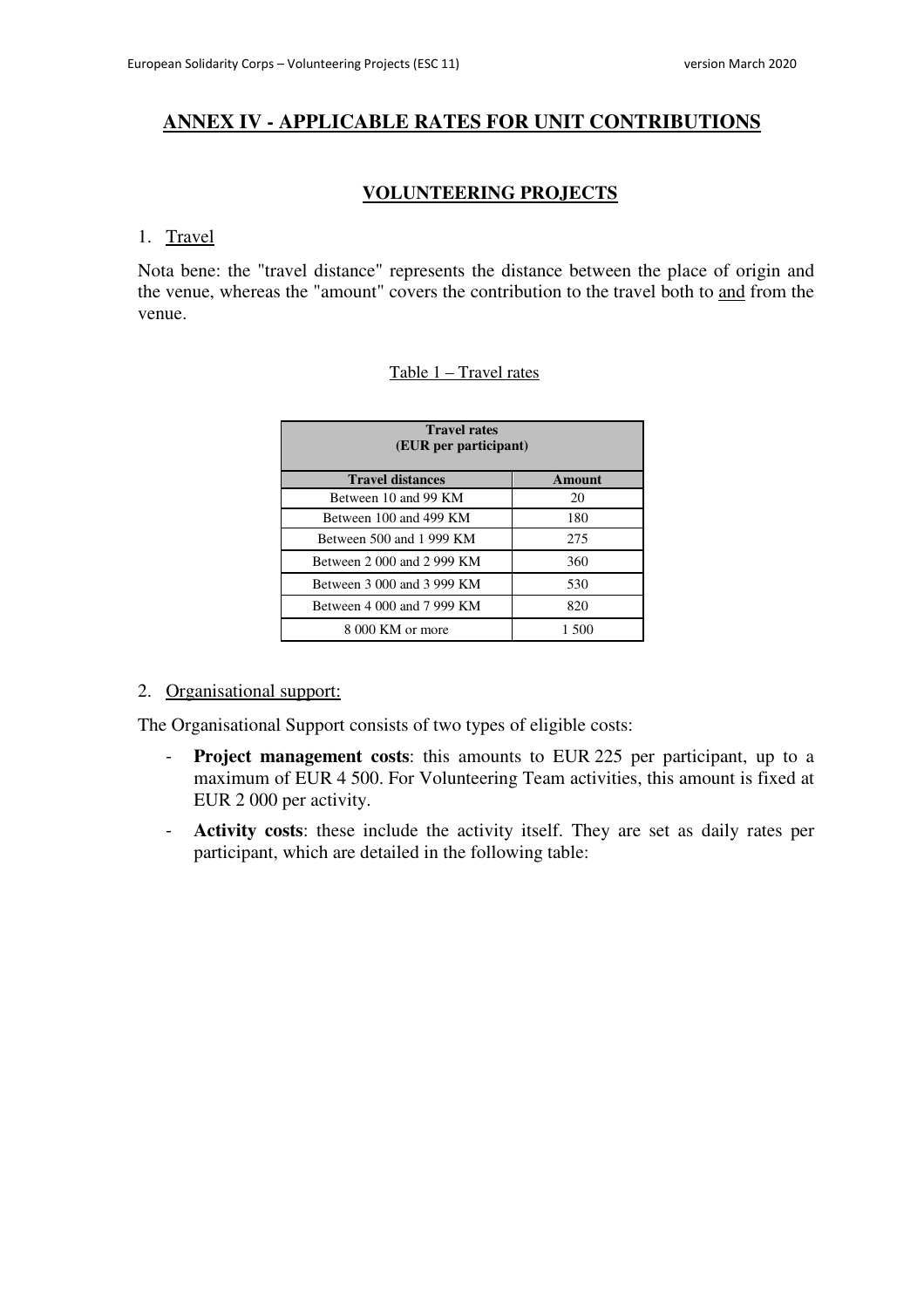# Table 2 – Organisational Support – Activity Costs

|                                     | <b>Organisational Support - Activity Costs</b><br>(EUR per day) |                              |
|-------------------------------------|-----------------------------------------------------------------|------------------------------|
|                                     | Volunteering                                                    | <b>Traineeships and Jobs</b> |
| Austria                             | 24                                                              | 8                            |
| <b>Belgium</b>                      | 27                                                              | 9                            |
| <b>Bulgaria</b>                     | 18                                                              | 6                            |
| Croatia                             | 20                                                              | $\tau$                       |
| <b>Cyprus</b>                       | 22                                                              | $\tau$                       |
| <b>Czech Republic</b>               | 18                                                              | 6                            |
| <b>Denmark</b>                      | 27                                                              | $\boldsymbol{9}$             |
| <b>Estonia</b>                      | 19                                                              | 6                            |
| <b>Finland</b>                      | 27                                                              | $\boldsymbol{9}$             |
| <b>France</b>                       | 21                                                              | $\overline{7}$               |
| <b>Germany</b>                      | 24                                                              | $\,$ 8 $\,$                  |
| Greece                              | 22                                                              | $\tau$                       |
| <b>Hungary</b>                      | 18                                                              | 6                            |
| <b>Ireland</b>                      | 27                                                              | 9                            |
| <b>Italy</b>                        | 22                                                              | $\overline{7}$               |
| Latvia                              | 20                                                              | $\tau$                       |
| Lithuania                           | 19                                                              | 6                            |
| Luxembourg                          | 27                                                              | 9                            |
| <b>Malta</b>                        | 23                                                              | $\,8\,$                      |
| <b>Netherlands</b>                  | 27                                                              | $\boldsymbol{9}$             |
| <b>Poland</b>                       | 19                                                              | 6                            |
| Portugal                            | 21                                                              | $\tau$                       |
| Romania                             | 18                                                              | 6                            |
| Slovakia                            | 20                                                              | 7                            |
| Slovenia                            | 21                                                              | $\overline{7}$               |
| <b>Spain</b>                        | 19                                                              | $\sqrt{6}$                   |
| <b>Sweden</b>                       | 27                                                              | 9                            |
| <b>United Kingdom</b>               | 27                                                              | 9                            |
| North Macedonia                     | 16                                                              | $\rm N/A$                    |
| <b>Iceland</b>                      | 27                                                              | $\rm N/A$                    |
| Liechtenstein                       | 25                                                              | $\rm N/A$                    |
| <b>Norway</b>                       | $27\,$                                                          | N/A                          |
| <b>Turkey</b>                       | $18\,$                                                          | $\rm N/A$                    |
| Partner country neighbouring the EU | 16                                                              | $\rm N/A$                    |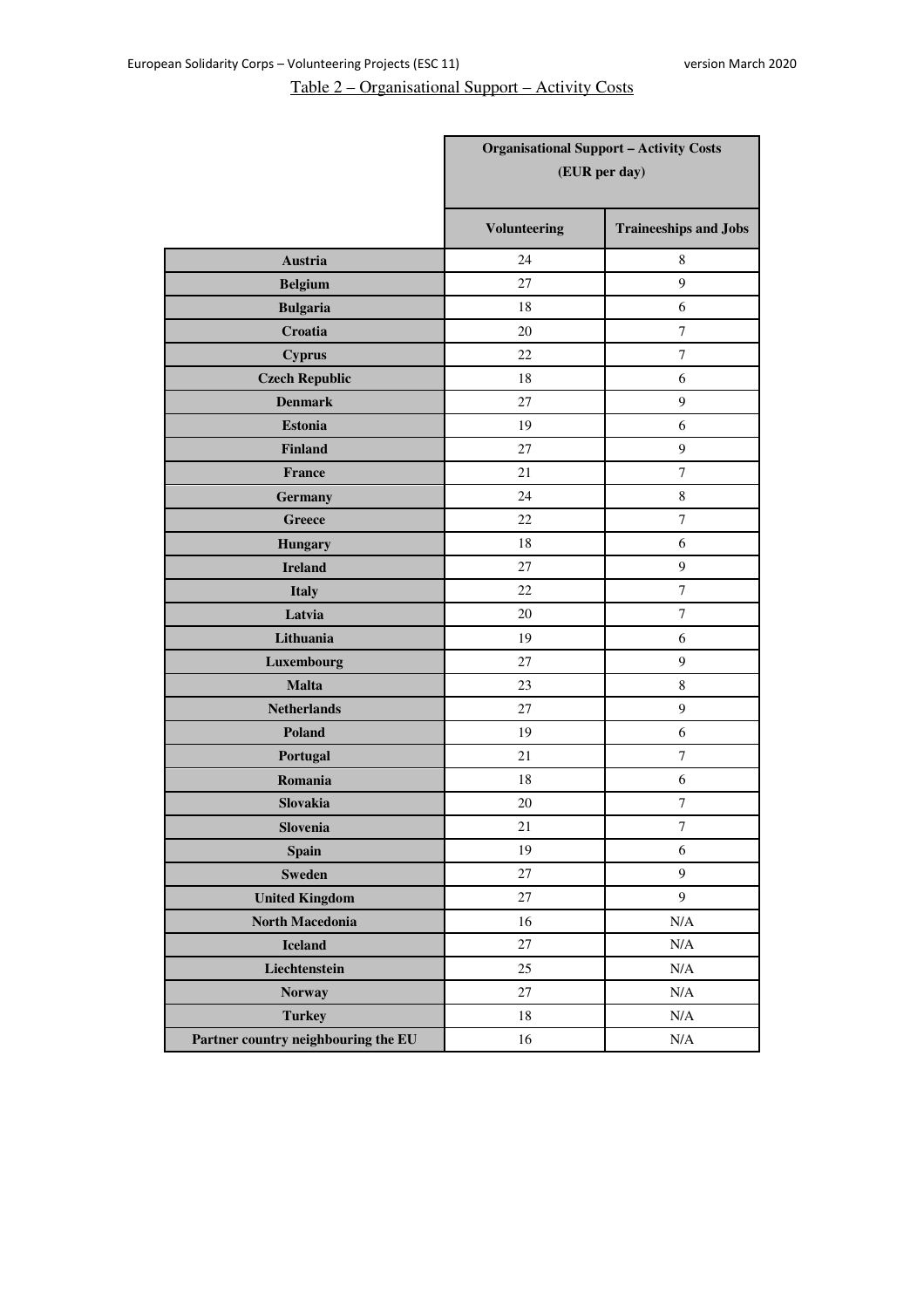European Solidarity Corps – Volunteering Projects (ESC 11) version March 2020

# 3. Inclusion support

The following rates are to be used for activities which include the participation of young people with fewer opportunities.

|                                     | <b>Inclusion Support</b><br>(EUR per day) |                              |
|-------------------------------------|-------------------------------------------|------------------------------|
|                                     |                                           |                              |
|                                     | <b>Volunteering</b>                       | <b>Traineeships and Jobs</b> |
| Austria                             | $\,8\,$                                   |                              |
| <b>Belgium</b>                      | $\boldsymbol{9}$                          |                              |
| <b>Bulgaria</b>                     | $\sqrt{6}$                                |                              |
| Croatia                             | $\tau$                                    |                              |
| <b>Cyprus</b>                       | $\boldsymbol{7}$                          |                              |
| <b>Czech Republic</b>               | 6                                         |                              |
| <b>Denmark</b>                      | $\boldsymbol{9}$                          |                              |
| <b>Estonia</b>                      | $\sqrt{6}$                                |                              |
| <b>Finland</b>                      | $\boldsymbol{9}$                          |                              |
| France                              | $\boldsymbol{7}$                          |                              |
| Germany                             | $\,8\,$                                   |                              |
| Greece                              | $\boldsymbol{7}$                          |                              |
| <b>Hungary</b>                      | 6                                         |                              |
| <b>Ireland</b>                      | $\mathbf{9}$                              |                              |
| <b>Italy</b>                        | $\overline{7}$                            |                              |
| Latvia                              | $\boldsymbol{7}$                          |                              |
| Lithuania                           | 6                                         |                              |
| Luxembourg                          | $\boldsymbol{9}$                          |                              |
| <b>Malta</b>                        | $\,$ 8 $\,$                               |                              |
| <b>Netherlands</b>                  | $\boldsymbol{9}$                          |                              |
| Poland                              | 6                                         |                              |
| Portugal                            | $\boldsymbol{7}$                          |                              |
| Romania                             | 6                                         |                              |
| Slovakia                            | $\boldsymbol{7}$                          |                              |
| Slovenia                            | $\boldsymbol{7}$                          |                              |
| <b>Spain</b>                        | $\sqrt{6}$                                |                              |
| <b>Sweden</b>                       | $\boldsymbol{9}$                          |                              |
| <b>United Kingdom</b>               | $\boldsymbol{9}$                          |                              |
| <b>North Macedonia</b>              | 5                                         | $\rm N/A$                    |
| <b>Iceland</b>                      | $\mathbf{9}$                              | $\rm N/A$                    |
| Liechtenstein                       | $\,8\,$                                   | $\rm N/A$                    |
| <b>Norway</b>                       | $\overline{9}$                            | $\rm N/A$                    |
| <b>Turkey</b>                       | $\sqrt{6}$                                | $\rm N/A$                    |
| Partner country neighbouring the EU | 5                                         | $\rm N/A$                    |

| Table 4 – Inclusion Support |  |
|-----------------------------|--|
|                             |  |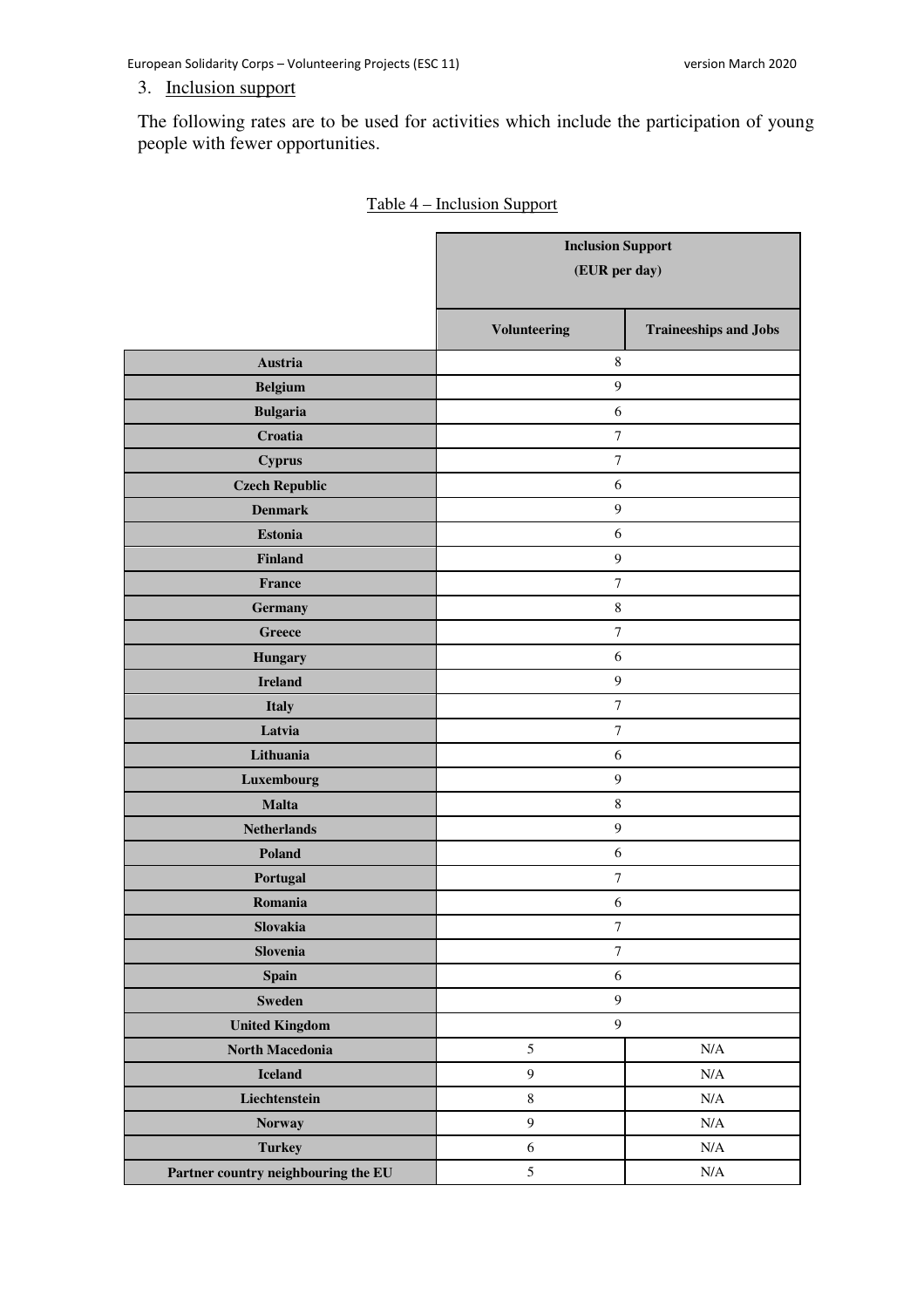## 4. Linguistic support:

This rate is applicable only for languages and/or levels not offered by the Online Linguistic Support. : EUR 150 per participant

### 5. Pocket Money

This rate is only applicable to Volunteering activities.

Table 5 – Pocket Money for volunteers

|                                     | <b>Pocket Money</b> |
|-------------------------------------|---------------------|
|                                     | (EUR per day)       |
|                                     | <b>Volunteering</b> |
| Austria                             | 5                   |
| <b>Belgium</b>                      | 4                   |
| <b>Bulgaria</b>                     | 4                   |
| Croatia                             | 5                   |
| <b>Cyprus</b>                       | 5                   |
| <b>Czech Republic</b>               | 5                   |
| <b>Denmark</b>                      | 6                   |
| <b>Estonia</b>                      | 4                   |
| <b>Finland</b>                      | 5                   |
| <b>France</b>                       | 6                   |
| <b>Germany</b>                      | 5                   |
| <b>Greece</b>                       | 5                   |
| <b>Hungary</b>                      | 5                   |
| <b>Ireland</b>                      | 6                   |
| <b>Italy</b>                        | 5                   |
| Latvia                              | 4                   |
| Lithuania                           | 4                   |
| Luxembourg                          | 5                   |
| <b>Malta</b>                        | 5                   |
| <b>Netherlands</b>                  | 5                   |
| <b>Poland</b>                       | 4                   |
| Portugal                            | 5                   |
| Romania                             | 3                   |
| Slovakia                            | 5                   |
| Slovenia                            | $\overline{4}$      |
| <b>Spain</b>                        | 5                   |
| <b>Sweden</b>                       | 5                   |
| <b>United Kingdom</b>               | 6                   |
| <b>North Macedonia</b>              | 3                   |
| <b>Iceland</b>                      | 6                   |
| Liechtenstein                       | 6                   |
| <b>Norway</b>                       | 6                   |
| <b>Turkey</b>                       | $\overline{4}$      |
| Partner country neighbouring the EU | 3                   |